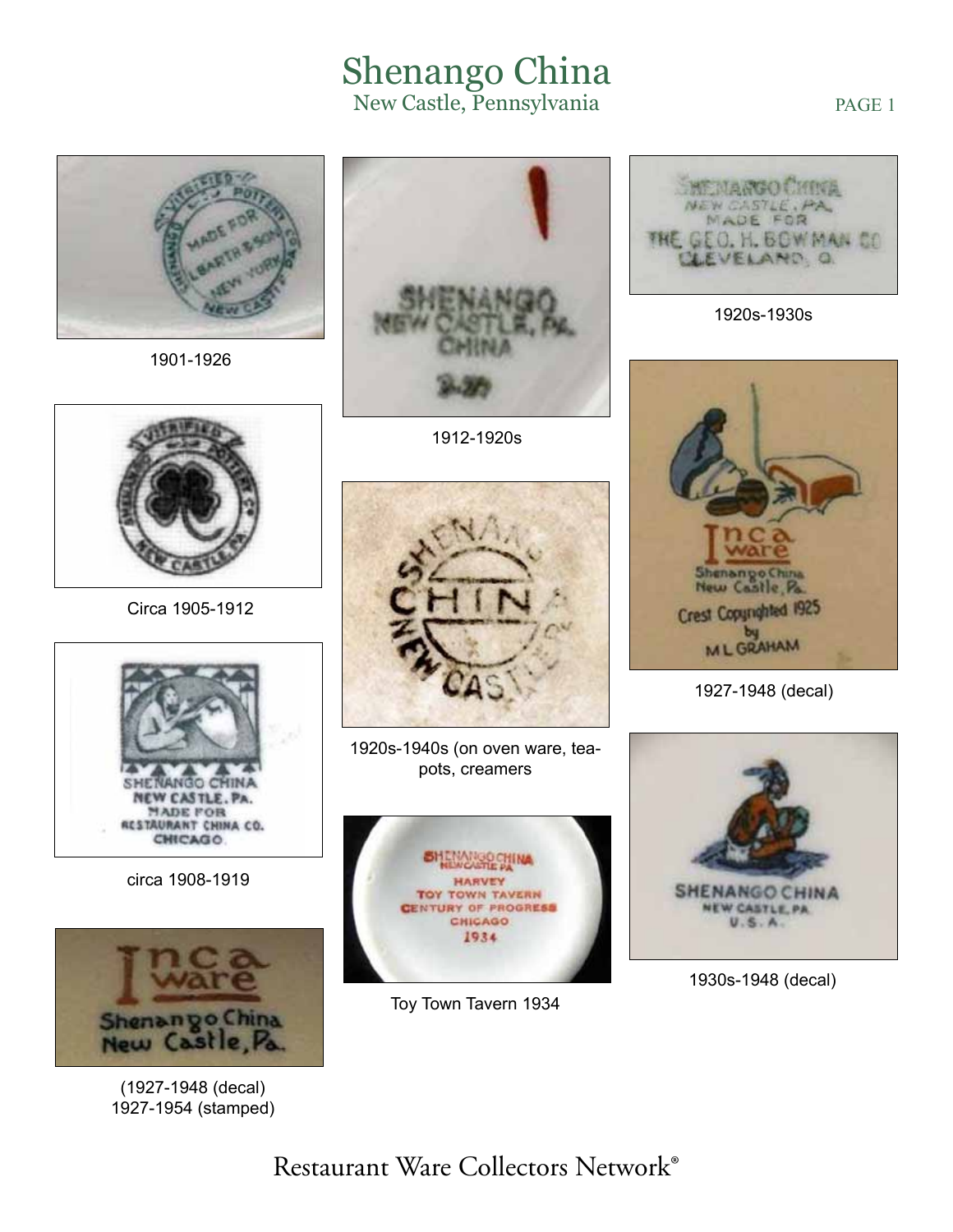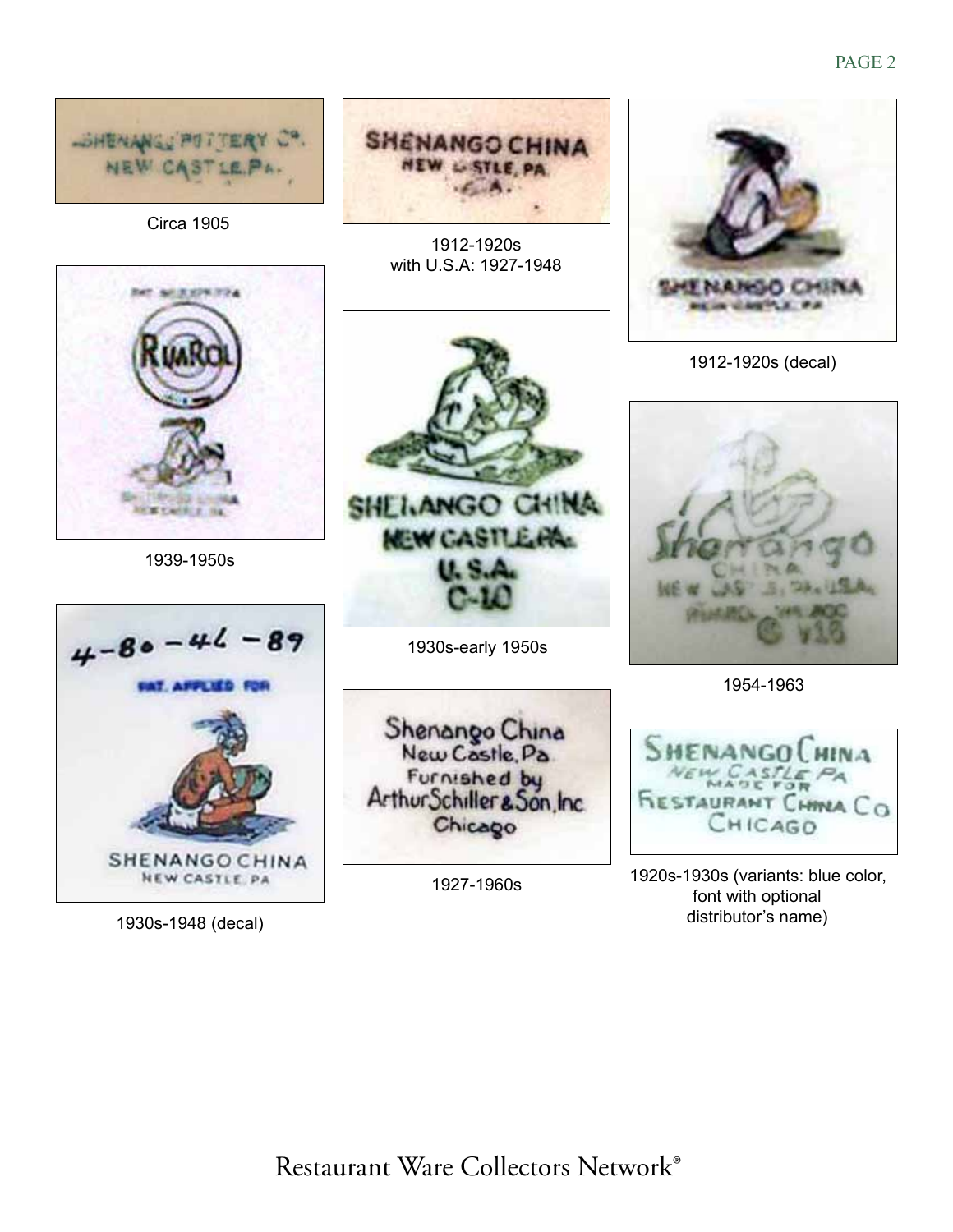

1920s-1940s 1930s-1948 (decal)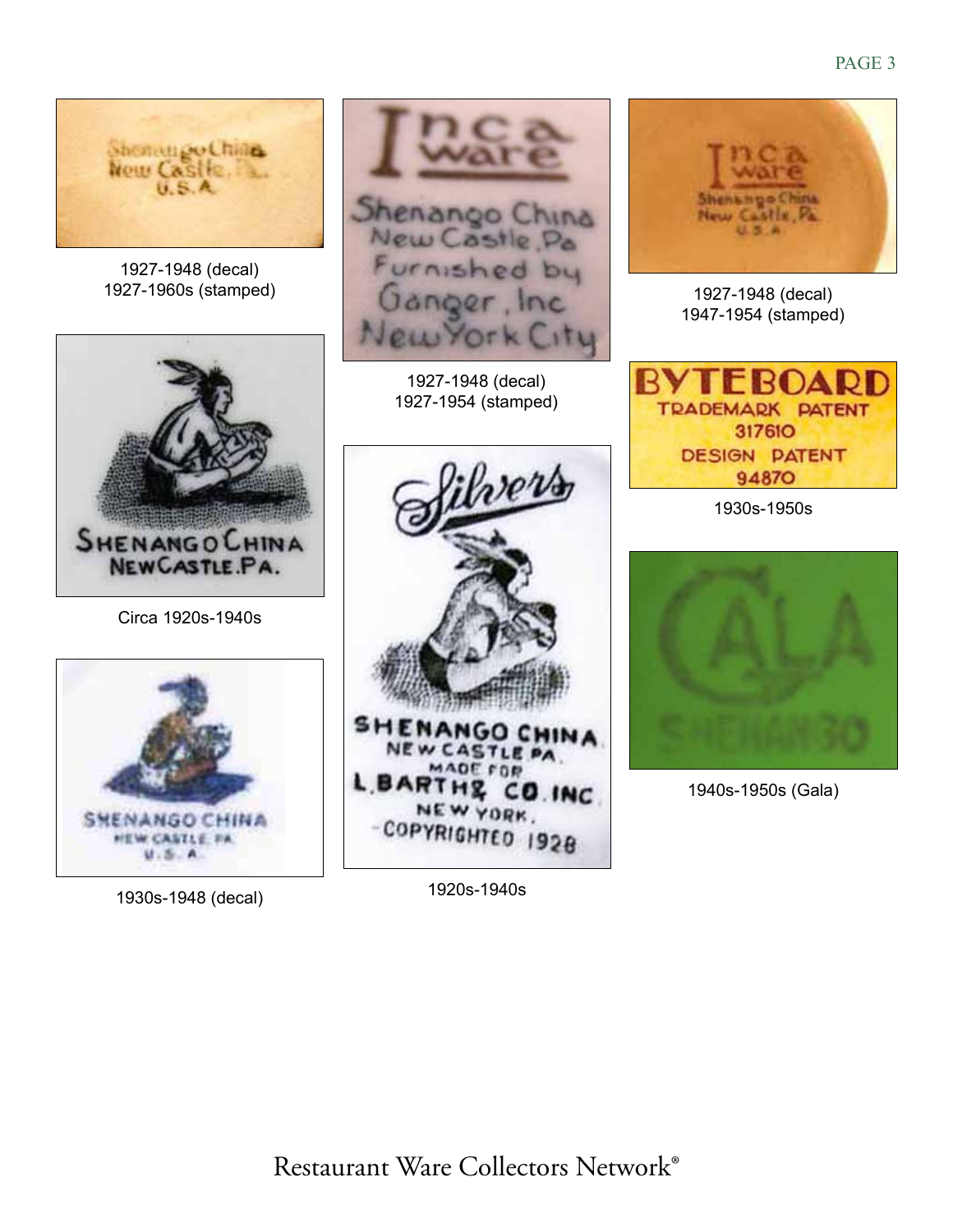

1927-1960s (1954 with date code)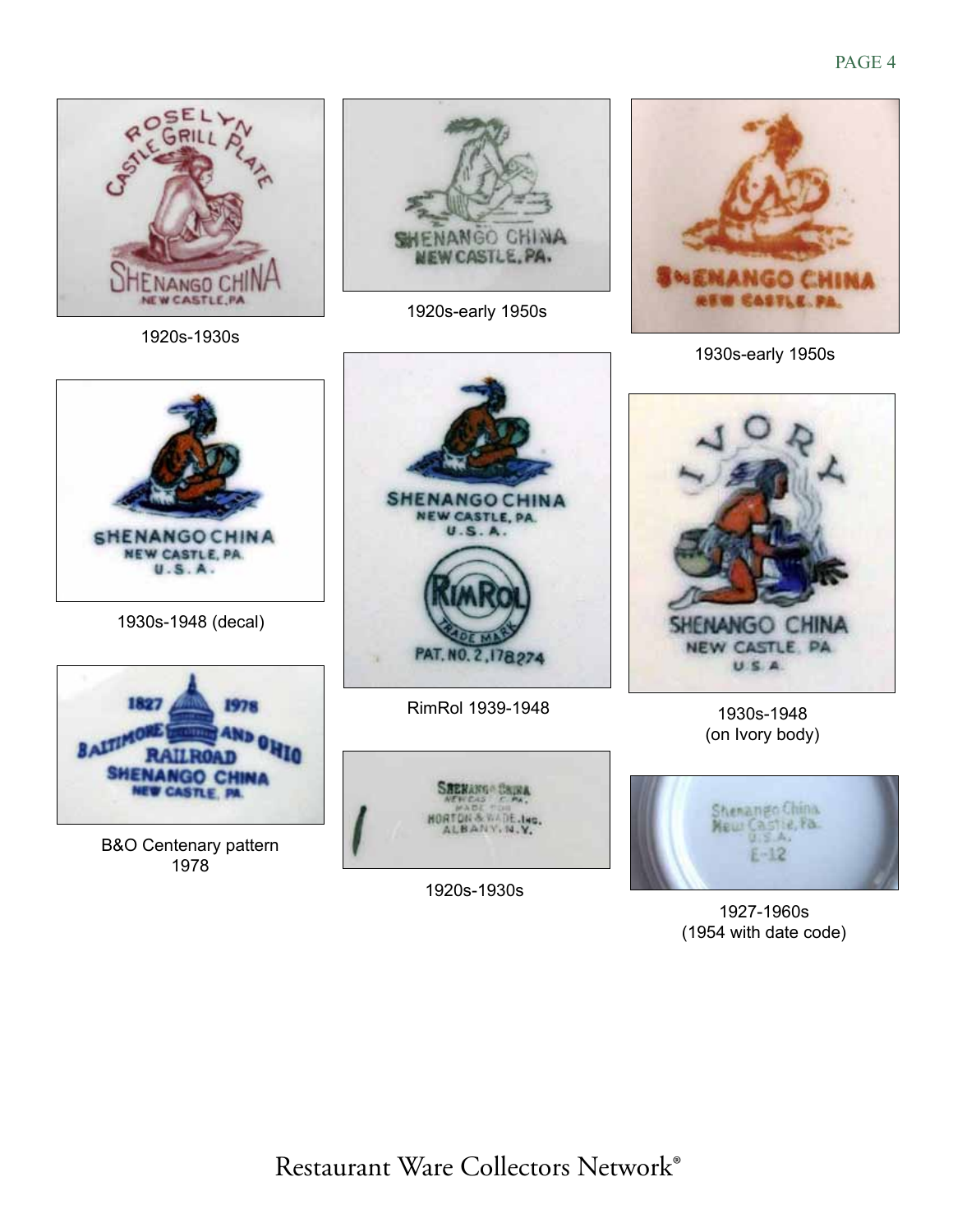



1963-1968 1967 (with date code)



1968 (with date code)